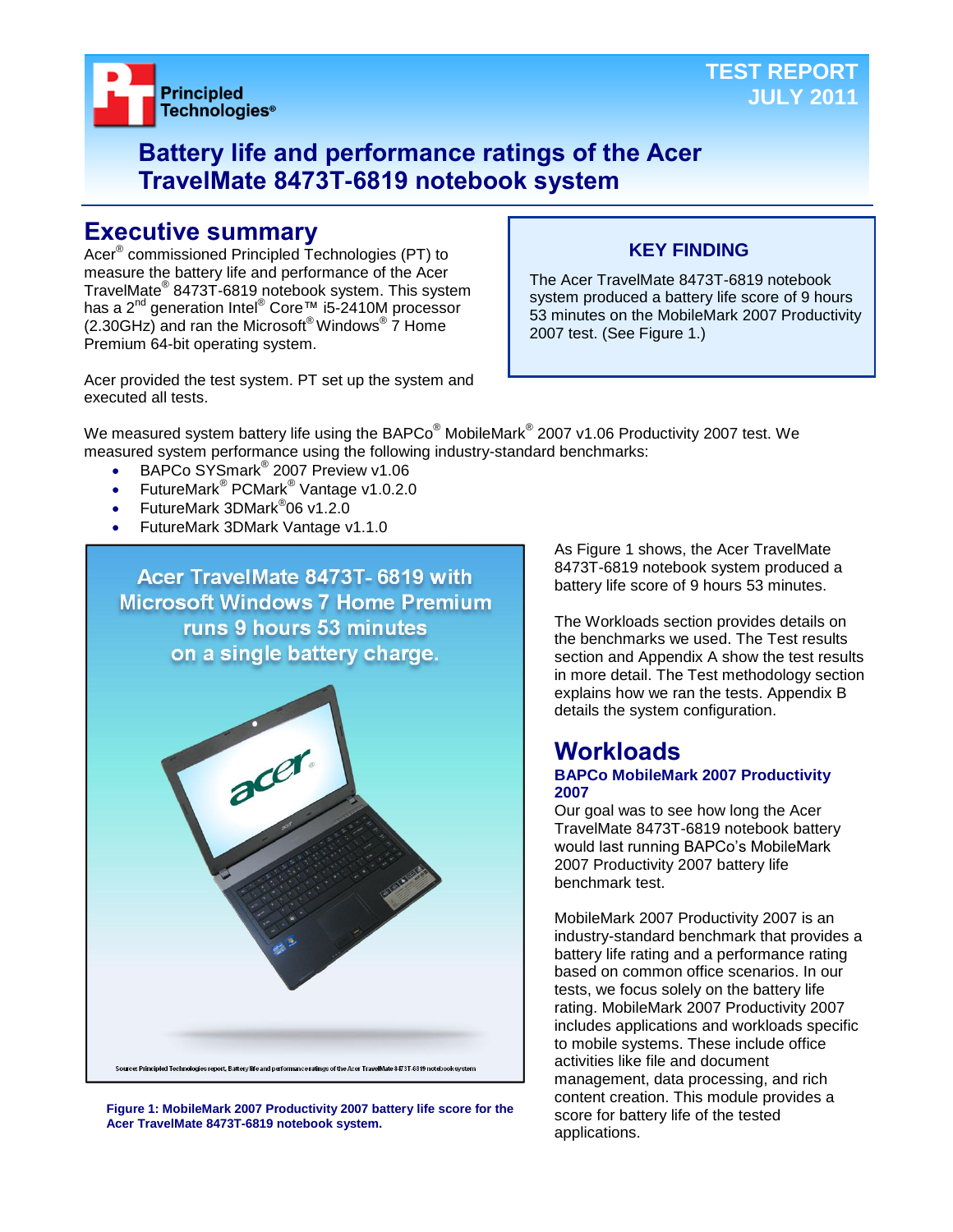MobileMark 2007 Productivity 2007 includes the following applications with their corresponding tasks:

- Microsoft Project 2003 (project management)
- Microsoft Excel<sup>®</sup> 2003 (calculation sheets)
- Microsoft Outlook<sup>®</sup> 2003 (emails, calendars, scheduler)
- Microsoft PowerPoint® 2003 (slide presentations)
- Microsoft Word® 2003 (formatted text documents)
- WinZip® Computing and WinZip Pro 10.0 (compressed archives)
- Adobe  $^{\circ}$  Photoshop $^{\circ}$  CS2 (manipulated and compressed images)
- Adobe Illustrator® CS2 (manipulated images)
- $\bullet$  Adobe Flash<sup>®</sup> 8 (vector graphics, animation)

MobileMark 2007 measures system battery life in minutes. MobileMark 2007 records system battery life at the start of the Productivity 2007 benchmark. It repeats the benchmark workload until the system battery life is depleted, or until the system powers down due to low battery life. At the 7 percent battery life setting, MobileMark 2007 records a timestamp once per minute. At the end of the benchmark, it compares the beginning timestamp to the final (last recorded) timestamp. MobileMark 2007 derives its system battery life rating as the number of minutes between the start and end timestamps.

We followed the run rules that BAPCo specifies for MobileMark 2007 here: [http://www.bapco.com/support/mobilemark2007/Manual/rules.html.](http://www.bapco.com/support/mobilemark2007/Manual/rules.html)

For more information on this benchmark, see [http://www.bapco.com/products/mobilemark2007/.](http://www.bapco.com/products/mobilemark2007/)

#### **BAPCo SYSmark 2007 Preview v1.06**

BAPCo's SYSmark 2007 Preview v1.06 performance metric tests processor performance in the following four office workload scenarios: e-learning, office productivity, video creation, and 3D modeling. SYSmark 2007 Preview records the time the system takes to complete each individual operation in each scenario. For more information on this benchmark, see [http://www.bapco.com/products/sysmark2007preview/.](http://www.bapco.com/products/sysmark2007preview/)

#### **FutureMark PCMark Vantage v1.0.2.0**

FutureMark's PCMark Vantage v1.0.2.0 benchmark suite tests system CPU and GPU performance, RAM speeds, and hard drive read/write speeds. The benchmark runs common tasks such as video playback, audio and video transcoding, data encryption, Windows mail, game testing, and web page rendering. For more information on this benchmark, see [http://www.futuremark.com/benchmarks/pcmarkvantage/introduction/.](http://www.futuremark.com/benchmarks/pcmarkvantage/introduction/)

#### **FutureMark 3DMark06 v1.2.0**

FutureMark's 3DMark06 v1.2.0. benchmark suite tests system GPU DirectX<sup>®</sup>9 performance and CPU workload processing performance, primarily to report a system's 3D gaming capability. Tests include HDR rendering, shadow mapping, and pixel shading. For more information on this benchmark, see [http://www.futuremark.com/benchmarks/3dmark06/introduction/.](http://www.futuremark.com/benchmarks/3dmark06/introduction/)

#### **FutureMark 3DMark Vantage v1.1.0**

FutureMark's 3DMark Vantage v1.1.0 benchmark suite tests system GPU DirectX10 performance, and requires either Microsoft Windows Vista or Windows 7. 3DMark Vantage v1.1.0 includes testing of GPU-powered physics, DirectX10-specific features, and procedural volumetric effects. Like 3DMark06 v1.2.0, 3DMark Vantage v1.1.0 provides an indication of a system's 3D gaming capability. For more information on this benchmark, see [http://www.futuremark.com/benchmarks/3dmarkvantage/introduction/.](http://www.futuremark.com/benchmarks/3dmarkvantage/introduction/)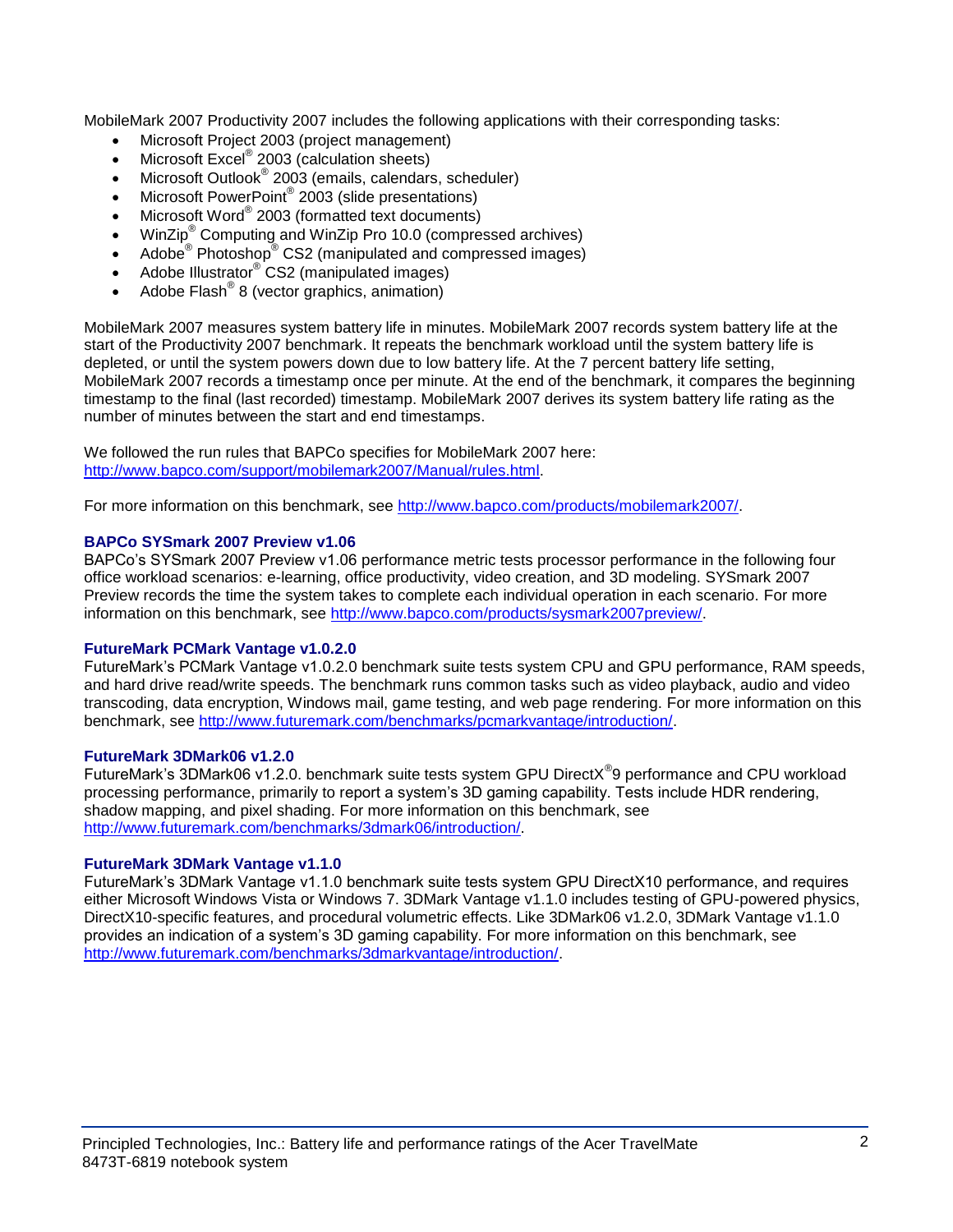# **Test results**

Figure 2 presents the median scores for the Acer TravelMate 8473T-6819 notebook system on the benchmark tests we performed. For both MobileMark 2007 Productivity and SYSmark 2007 Preview, we conducted one conditioning run. We then conducted three official runs. For the remaining benchmarks, we conducted three runs. For MobileMark, we used the median of the Battery Life scores to determine the Performance Qualification score. In the event of a tie, we chose the run with the higher Performance Qualification score. For PCMark Vantage, we used the median of the PCMark Suite scores to determine the sub-scores. In the event of a tie, we chose the run with the higher Productivity score. For 3DMark06 and 3DMark Vantage, we used the median of the 3DMark Scores to determine the sub-scores. In the event of a tie, we chose the run with the higher CPU score. There were no ties in any of our tests. (Complete test results appear in Appendix A.)

| <b>Test</b>                                                      | <b>Score</b> |  |
|------------------------------------------------------------------|--------------|--|
| BAPCo MobileMark 2007 v1.06 Productivity (64 nits)               |              |  |
| MobileMark 2007 - Productivity - Performance Qualification score | 265          |  |
| MobileMark 2007 - Productivity - Battery Life score (minutes)    | 593          |  |
| BAPCo SYSmark 2007 Preview v1.06                                 |              |  |
| SYSmark 2007 Preview v1.06 Rating                                | 172          |  |
| SYSmark 2007 Preview v1.06 - E-Learning                          | 162          |  |
| SYSmark 2007 Preview v1.06 - VideoCreation                       | 175          |  |
| SYSmark 2007 Preview v1.06 - Productivity                        | 151          |  |
| SYSmark 2007 Preview v1.06 - 3D                                  | 202          |  |
| <b>Futuremark PCMark Vantage 1.0.2.0</b>                         |              |  |
| <b>PCMark Suite</b>                                              | 6,040        |  |
| <b>Memories Suite</b>                                            | 3,747        |  |
| TV and Movies Suite                                              | 3,938        |  |
| <b>Gaming Suite</b>                                              | 4,011        |  |
| <b>Music Suite</b>                                               | 6,204        |  |
| <b>Communication Suite</b>                                       | 5,770        |  |
| <b>Productivity Suite</b>                                        | 5,013        |  |
| <b>HDD Test Suite</b>                                            | 3,396        |  |
| 3DMark06 1.2.0                                                   |              |  |
| <b>3D Mark Score</b>                                             | 3,684        |  |
| SM2.0 Score                                                      | 1,218        |  |
| HDR/SM3.0 Score                                                  | 1,472        |  |
| <b>CPU Score</b>                                                 | 3,217        |  |
| 3DMark Vantage 1.1.0 run in Entry Level mode                     |              |  |
| <b>3DMark Score</b>                                              | 8,212        |  |
| <b>GPU Score</b>                                                 | 8,125        |  |
| <b>CPU Score</b>                                                 | 8,483        |  |
| 3DMark Vantage 1.1.0 run in Performance Level mode               |              |  |
| <b>3DMark Score</b>                                              | 1,661        |  |
| <b>GPU Score</b>                                                 | 1,310        |  |
| <b>CPU Score</b>                                                 | 8,411        |  |

**Figure 2: Median benchmark scores for the Acer TravelMate 8473T-6819 notebook system we tested.**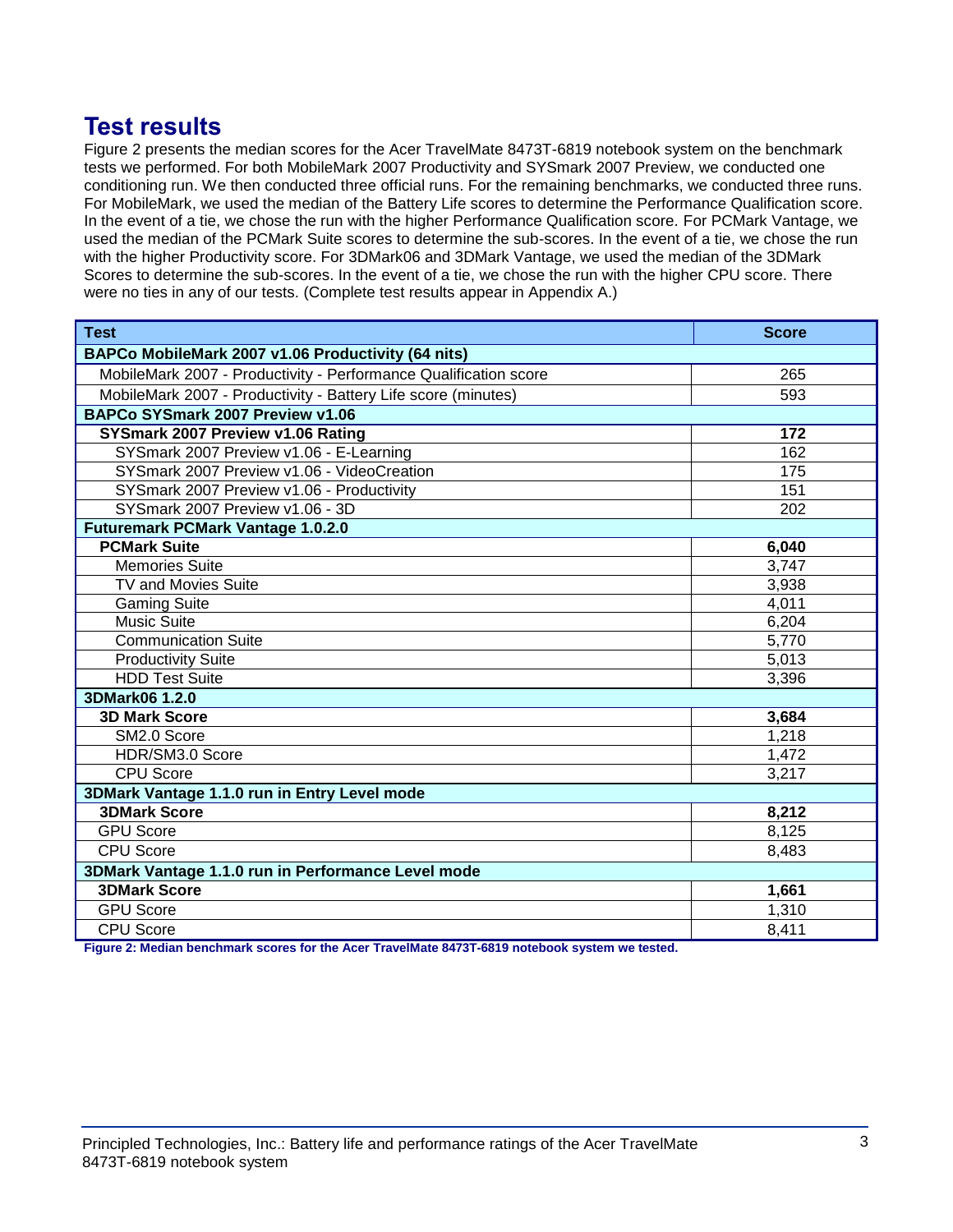# **Test methodology**

This section details the methodologies we followed in testing the system.

# **Measuring battery life with MobileMark 2007**

## **Antivirus software conflicts**

MobileMark 2007 is not compatible with any virus-scanning software, so we uninstalled any such software present on the notebook PCs before we installed the benchmark.

#### **Pre-installed software conflicts**

MobileMark 2007 installs the following applications, which its test scripts employ:

- Adobe Photoshop 6.0.1
- InterVideo WinDVD $^{\circ}$  6.0
- Macromedia® Flash® 5.0
- Microsoft Excel 2002
- Microsoft Outlook 2002
- **Microsoft PowerPoint 2002**
- Microsoft Word 2002
- Microsoft Visual<sup>®</sup> C++ 2005 Redistributable
- Netscape<sup>®</sup> Communicator 6.01
- Network Associates McAfee<sup>®</sup> VirusScan<sup>®</sup> 5.13
- WinZip Computing WinZip 8.0

If any of these applications are already on the system under test, they could cause problems with the benchmark due to software conflicts. To avoid any such issues, before we installed the benchmark, we uninstalled all conflicting pre-installed software applications, including different versions of any of the programs MobileMark 2007 uses.

#### **Display brightness and power settings**

The brightness of a notebook's display affects its battery life. Therefore, BAPCo requires that, before you test with MobileMark 2007, you do the following step: make sure the brightness of the notebook's monitor is greater than or equal to 60 nits on a completely white screen while the notebook is unplugged and running on battery power. The measurement follows the standards from the Video Electronics Standards Association [\(www.vesa.org/Standards/summary/2001\\_6a.htm\)](http://www.vesa.org/Standards/summary/2001_6a.htm).

We complied with this standard for all the tests we ran by setting the notebook PC's brightness as close to 60 nits as we could without going below that brightness level. We used the following procedure before we started each test. Note: This procedure assumes we began with the notebook plugged into the power supply.

- 1. To create a completely blank, white screen, open Microsoft Paint by clicking Start $\rightarrow$ All Programs→Accessories→Paint.
- 2. Open the Attributes by pressing Ctrl+E.
- 3. Enter dimensions that are larger than the current screen resolution. For example, if the screen resolution is 1,280 x 800, type 1600 for Width and 1200 for Height.
- 4. Click OK.
- 5. Press Ctrl+F to view the bitmap image and render the screen totally white.
- 6. Wait 45 minutes to allow the screen to warm.
- 7. Unplug the notebook from the power supply, and measure the display's brightness using a luminance meter in the center of the screen. (We used the Gossen Mavolux5032C.)
- 8. If the reading is below or significantly greater than 60 nits, use the notebook's keyboard screenbrightness-adjustment keys to bring the display as close to 60 nits as possible, then retest.
- 9. Allow the notebook to run on battery power for 10 minutes, re-measure the display, and adjust the brightness up or down as necessary.
- 10. Verify that the notebook saved the brightness setting by plugging in the system, unplugging it, and taking another reading.

Note: If the notebook did not save this setting, use its power-management application(s) to set the brightness appropriately, and save that setting. If saving the settings is ineffective, use the keyboard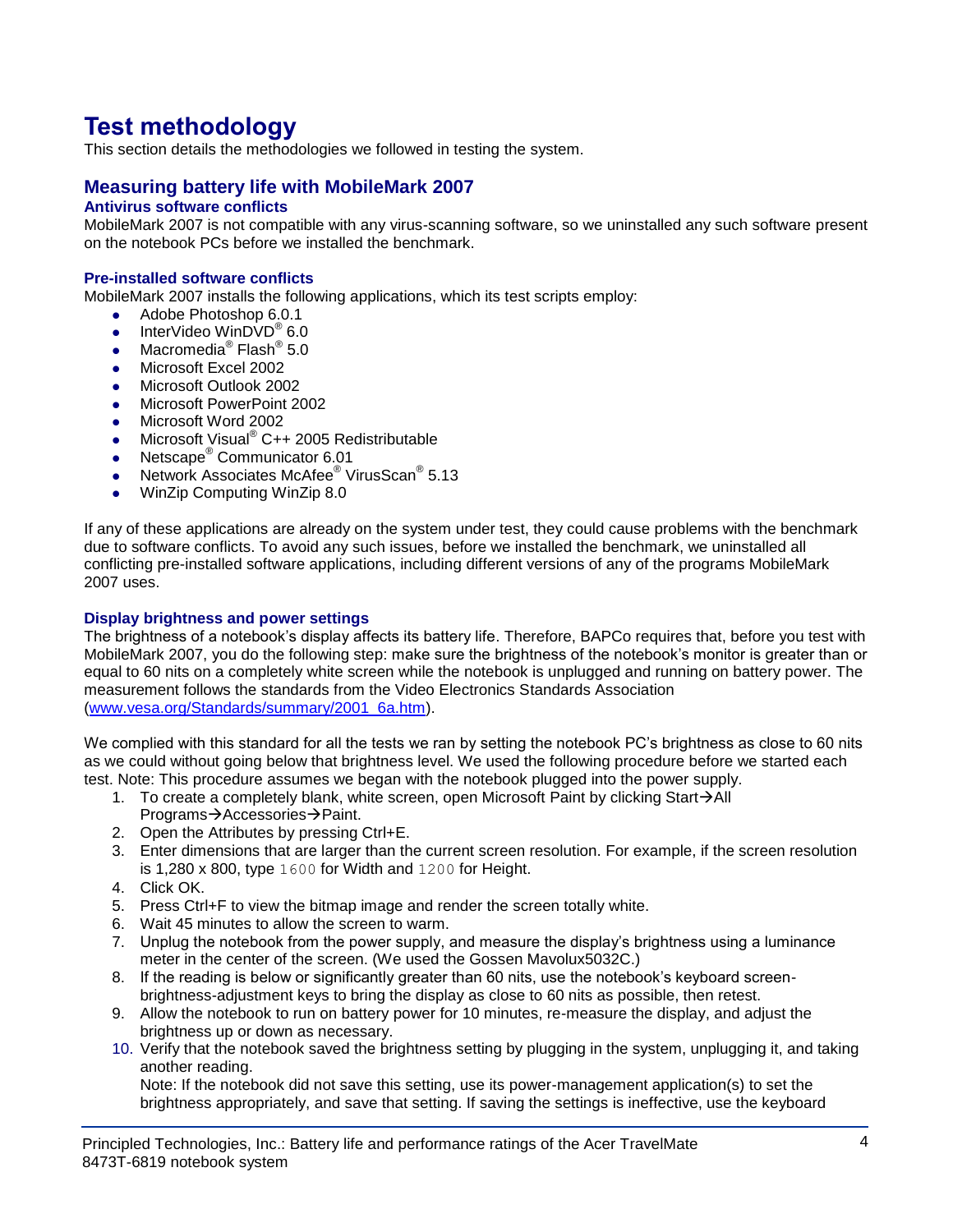brightness setting keys to adjust the screen to bring the display as close to 60 nits as possible. Next, note how many times you pressed the button to achieve the desired brightness. After unplugging the system under test, use the keyboard to set the desired brightness by pressing the brightness button as many times as you previously noted to return the screen to the correct brightness level.

### **BAPCo AutoConfig Tool v2.4.1**

This tool supports three levels of configuration:

- 1 . Only makes changes that are REQUIRED in order for the benchmark to run.
- 2 . Additionally, makes changes that are RECOMMENDED for repeatable results.
- 3 . Additionally, makes changes that help ensure best results.

We choose Level 3 in the AutoConfig tool.

The BAPCo AutoConfig tool makes the following configuration changes at each of the three levels:

#### **Level 1—Required**

- Creates and activates a new power scheme that it names MobileMark 2007
- Disables hibernate, standby, and display standby
- Sets hard drive timeout and CPU power management
- Note: See the following Power schemes section for details on this scheme
- Disables Screen Saver
- Disables Windows Update
- Disables Desktop Cleanup Wizard
- Disables User Account Control (UAC)
- Disables Sidebar

#### **Level 2—Recommended**

- Completes Level 1
- Disables Windows Security Center warning messages
- Disables Windows Firewall
- Disables incoming Remote Desktop connections
- Disables Windows Error Reporting to Microsoft
- Prevents the Welcome Center from running at startup

#### **Level 3—Best scores**

- Completes Level 1 and Level 2
- Disables Windows Defender

#### **Power schemes**

The BAPCo AutoConfig tool creates a MobileMark 2007 power scheme, which makes the following power option changes:

- a . Additional settings:
	- Require a password on wakeup: No
- b . Hard disk:
	- Turn off hard disk after: 3 minutes
- c . Wireless Adapter Settings:
	- Power Saving Mode: Maximum Power Saving
- d. Sleep:
	- Sleep after: Never
- e . USB settings
	- USB selective suspend setting: Enabled
- f . Power buttons and lid:
	- Lid close action: Do nothing
	- Power button action: Shut down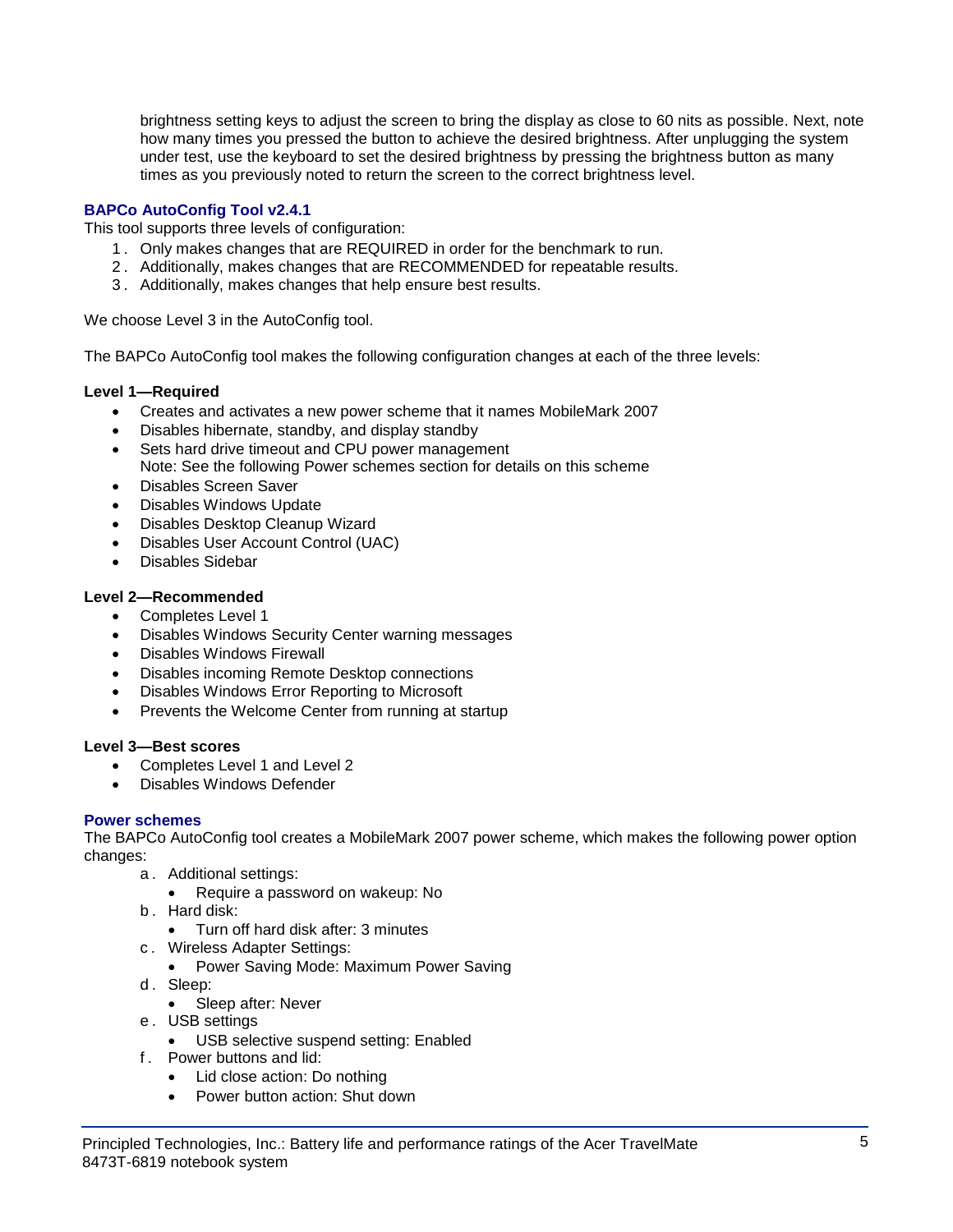- Sleep button action: Sleep
- Start menu power button: Shut down
- g . PCI Express:
	- **Link State Power Management: Maximum power savings**
- h . Processor power management:
	- Minimum processor state: 5%
	- Maximum processor state: 100%
- i. Search and Indexing:
	- Power Savings Mode: Power Saver
- j. Display:
	- Turn off display after: Never
	- Adaptive display: Off (Extends the time that Windows waits to turn off the display)
	- Display brightness: 100% (We then adjust the brightness percentage to be no less than 60 nits)
- k . Multimedia settings:
	- When sharing media: Prevent idling to sleep
- l. Battery:
	- Critical battery action: Shut down (on battery), Do nothing (plugged in)
	- Low battery level: 0%
	- Critical battery level: 0%
	- Low battery notification: Off
	- Low battery action: Do nothing

### **Installing MobileMark 2007 v.1.06 and configuring the system for testing**

- 1. Turn off the wireless network adapter by using the external toggle switch.
- 2. Insert the MobileMark 2007 Install DVD in the notebook PC's DVD drive.
- 3. When the Autoplay appears, click Run setup.exe.
- 4. At the Welcome screen, click Next.
- 5. Accept the license agreement, and click Next.
- 6. At the Choose Destination Location screen, accept the default location of C:\ProgramFiles (x86)\BapCo\MobileMark 2007, and click Next.
- 7. At the Ready to Install the Program screen, click Install.
- 8. At the InstallShield Wizard Complete screen, click Finish.
- 9. Download MobileMark 2007 Patch 5 from [http://www.bapco.com/support,](http://www.bapco.com/support) saving the download to the desktop.
- 10. Double-click the MobileMark 20007 Patch 5 desktop icon.
- 11. In the 7-Zip self-extracting archive window, select a location to extract the installation files, and click Extract.
- 12. Browse to the location of the extracted files, and double-click the MobileMark 2007 folder.
- 13. Double-click the MobileMark2007\_patch folder.
- 14. Double-click setup.
- 15. At the Welcome screen, click Next.
- 16. At the Update Complete window, click Finish.
- 17. Run the BAPCo Auto-configuration tool, v.2.4.1, or manually set the power options:
	- a. Insert the Auto-configuration tool disc in the notebook PC's DVD drive.
	- b. Double-click BAPCo\_AutoConfig.bat.
	- c. Type M to choose MobileMark 2007.
	- d. Type 3 to choose the changes that produce the best possible scores.
	- e. Type  $R$  to restart the system when the application prompts you to do so.
- 18. Adjust the screen brightness to no less than 60 nits:
	- a. Click the Windows start button, and type  $power$  options in the Windows Start Search box.
	- b. Click Change plan settings.
	- c. Click Change advanced power settings.
	- d. Expand the Display option, and change the Display brightness on battery and plugged in to the correct percentage that produces no less than 60 nits.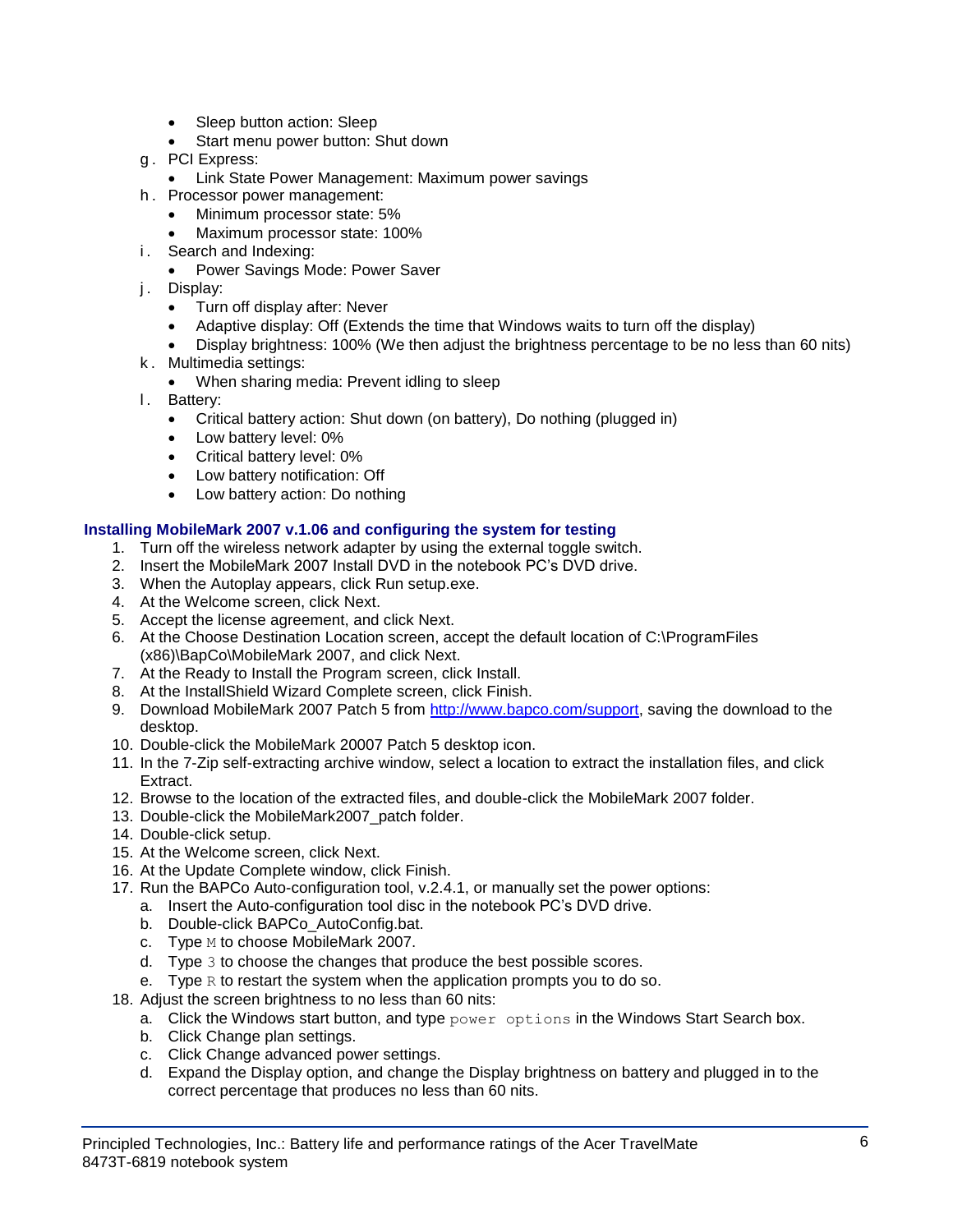Note: If you are unable to save these settings, please see the Displaying Brightness section above.

- 19. Disable automatic disk defragmentation:
	- a. Click the Windows start button, type disk defragmenter in the Windows Start Search box, and press Enter.
	- b. Click Configure Schedule.
	- c. Uncheck the box next to Run on a schedule, and click OK.
	- d. Click Close.
- 20. Disable System Protection:
	- a. Click the Windows start button, and type System in the Windows Start Search box. In the search results that appear, click System under the Control Panel heading.
	- b. Click System Protection in the left pane.
	- c. In the System Properties window under the System Protection tab, click the first Available Drive under the Protection Settings heading, and click Configure.
	- d. Click the Turn off system protection radio button, and click OK.
	- e. When prompted with Are you sure you want to turn off system protection on this drive?, click Yes.
	- f. Repeat steps c through e for any other Available Drives as necessary.
	- g. Click OK, and close the System window.
- 21. Disable Windows Desktop Search indexing:
	- a. Click the Windows start button, type Indexing Options in the Windows Start Search box, and press Enter.
	- b. Click Modify.
	- c. Under Change selected locations, uncheck the boxes next to each indexed location, and click OK. d. Click Close.
- 22. Defragment the hard drive(s):
	- a. Click the Windows start button, type disk defragmenter in the Windows Start Search box, and press Enter.
	- b. Highlight the local disk drive under Current status, and click Defragment disk.
	- c. When the process is complete, click Close.

### **Conditioning the battery**

- 1. Plug the AC power adapter into the notebook PC, and completely charge the battery.
- 2. Install MobileMark 2007 v1.06, following the steps we outlined in the Installing MobileMark 2007 section earlier in this section.
- 3. Double-click the MobileMark 2007 icon on the desktop.
- 4. Highlight the Productivity 2007 item in the left panel.
- 5. Type System Conditioning as the name for this test in the Project Name field in the top-right panel, and click Next Step.
- 6. If MobileMark 2007 lists no problems or warnings, click Next Step. If it does list any problems or warnings, close MobileMark 2007, and correct the problem(s) before proceeding.
- 7. After the benchmark integrity check, click Next in the Preparing a new test window.
- 8. When prompted, unplug the AC power adapter. The Productivity 2007 test begins immediately.
- 9. The test is complete when the notebook PC has fully depleted its battery and is no longer operational when running on battery power.
- 10. Plug the AC power adapter into the notebook PC, and completely charge the battery.

#### **Measuring battery life with MobileMark 2007 v.1.06**

We performed the following steps to run the MobileMark Productivity 2007 benchmark:

- 1. Double-click the MobileMark 2007 icon on the desktop.
- 2. Select the Productivity 2007 test by highlighting it in the left panel.
- 3. Enter a name for this test in the Project Name field in the top right panel, and click Next Step.
- 4. If MobileMark 2007 lists no problems or warnings, click Next. If it does list any problems or warnings, close MobileMark 2007, and correct the problem(s) before proceeding.
- 5. After the benchmark integrity check, click Next in the Preparing a new test window.
- 6. When prompted, unplug the AC power adapter. The test begins immediately.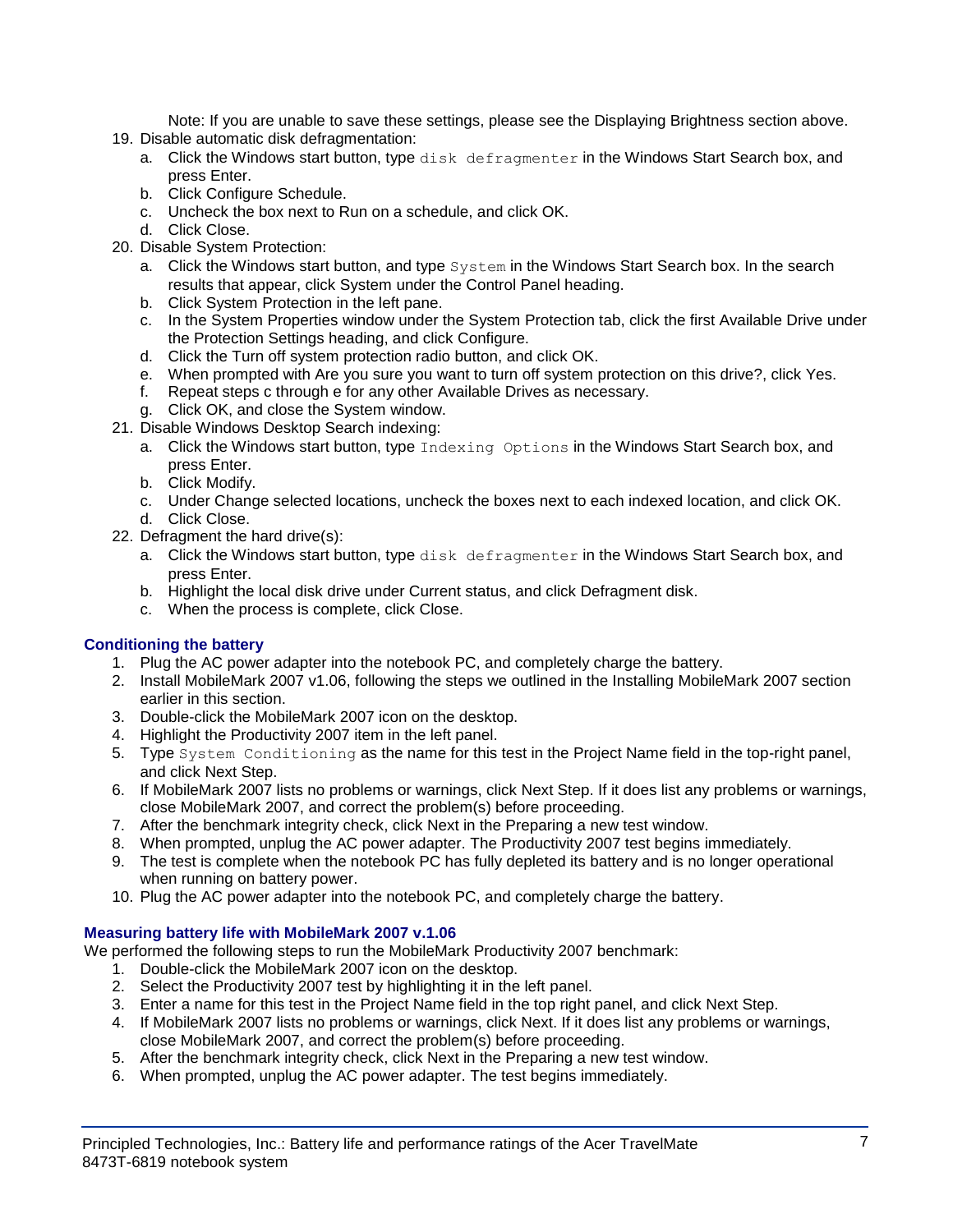7. The Productivity 2007 test is complete when the notebook PC has fully depleted its battery and is no longer operational when running on battery power.

We executed the MobileMark Productivity 2007 test three times on the system and took the median battery life run as the representative score for that test.

#### **Getting the MobileMark 2007 results**

After each MobileMark Productivity 2007 test completed, we plugged the AC power adapter into the notebook PC and turned on the system. MobileMark 2007 started automatically after the system booted, analyzed the test scores, and opened the Test Results Viewer with the results from the last test.

To submit these results to BAPCo, we saved the test results directory by performing the following steps:

- 1. Browse to the C:\ Program Files (x86)\BAPCo\MobileMark 2007\results directory.
- 2. Select My Computer.
- 3. Select Local Disk (C:).
- 4. Select the Program Files directory.
- 5. Select the BAPCo directory.
- 6. Select the MobileMark2007 directory.
- 7. Select the results directory. (Note: The name of the directory for the Productivity 2007 results is the name you gave the test in Step 3 of the MobileMark Productivity 2007 process.)

### **Measuring performance with BAPCo SYSmark 2007 Preview v1.06**

#### **Addressing antivirus software conflicts**

SYSmark 2007 is not compatible with any virus-scanning software, so we uninstalled any such software that was present on the notebook PC before we installed the benchmark.

#### **Addressing pre-installed software conflicts**

SYSmark 2007 installs the following applications, which its test scripts employ:

- Adobe Photoshop 6.0.1
- InterVideo WinDVD 6.0
- Macromedia Flash 5.0
- Microsoft Excel 2002
- Microsoft Outlook 2002
- Microsoft PowerPoint 2002
- Microsoft Word 2002
- Microsoft Visual C++ 2005 Redistributable
- Netscape Communicator 6.01
- Network Associates McAfee VirusScan 5.13
- WinZip Computing WinZip 8.0

If any of these applications are already on the system under test, they cause problems with the benchmark due to software conflicts. To avoid any such issues, we uninstalled all conflicting pre-installed software applications, including different versions of any of the programs SYSmark 2007 uses. We did this before we installed the benchmark.

#### **Setting up the test**

- 1. Reset the system to the base test image.
- 2. Disable the User Account Control.
	- a. Click the Windows start button, and type Change User Account Settings.
	- b. In the User Account Control Settings window, move the slider down to Never notify.
	- c. Click OK.
	- d. Click the You must restart your computer to apply these changes pop-up message that appears at the bottom right of the screen, and click Restart Now.
- 3. Insert the SYSmark 2007 Preview Disc 1 installation disc into the DVD drive.
- 4. In the Autoplay window that appears, click Run setup.exe.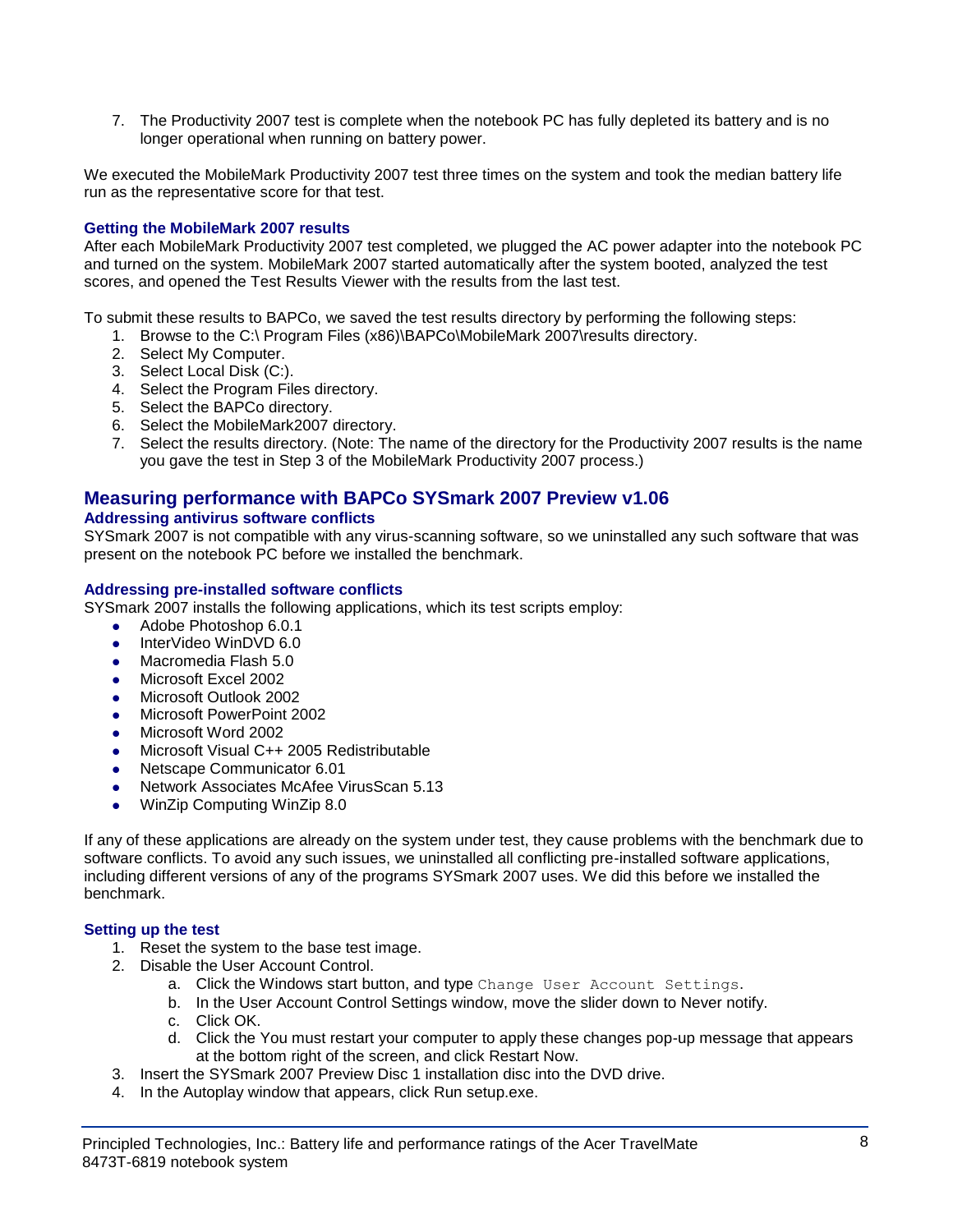- 5. At the Welcome to InstallShield Wizard screen, click Next.
- 6. At the License Agreement screen, select I accept the terms in the License Agreement, and click Next.
- 7. At the Choose Destination Location screen, click Next.
- 8. At the Ready to Install the Program screen, click Install.
- 9. When the application prompts you to do so, remove SYSmark 2007 Preview Disc 1, and insert SYSmark Preview Disc 2 into the DVD drive. Click OK.
- 10. When the installation is complete, click Finish.
- 11. Download SYSmark 2007 Preview Patch 5 from [http://www.bapco.com/support,](http://www.bapco.com/support) saving the download to the desktop.
- 12. Double-click the SYSmark2007Preview-Patch5.exe.
- 13. In the 7-Zip self-extracting archive window, select a location to extract the installation files, and click Extract.
- 14. Browse to the location of the extracted files, and double-click on the SYSmark2007 file folder.
- 15. Double-click setup.exe.
- 16. At the Welcome screen, click Next.
- 17. At the Update Complete screen, click Finish.
- 18. Run the BAPCo Auto-configuration tool, v.2.4.1, or manually set the power options:
	- a. Insert the Auto-configuration tool in the notebook PC's DVD drive.
		- b. Double-click BAPCo\_AutoConfig.bat.
		- c. Type S and press Enter to choose SYSmark 2007.
		- d. Type 3 and press Enter to choose the changes that produce the best possible scores.
		- e. Type  $R$  and press Enter to reboot the system when the application prompts you to do so.

### **Running the test**

- 1. Launch SYSmark 2007 Preview by double-clicking the desktop icon.
- 2. Click Run.
- 3. Select Official Run, choose 3 Iterations, check the box beside Perform conditioning run, and enter a name for that run.
- 4. When the benchmark completes and the main SYSmark 2007 Preview menu appears, click Save FDR to create a report.
- 5. Click OK to close the additional comments window, and select the location to save the report.
- 6. Select the desktop, and click Save.
- 7. Record the SYSmark results.

# **Measuring disk performance with PCMark Vantage 1.0.2.0**

### **Installing and patching PCMark Vantage**

- 1. Download the PCMark\_Vantage\_v100\_installer.exe Windows package from [www.futuremark.com/benchmarks/pcmarkvantage/download/.](http://www.futuremark.com/benchmarks/pcmarkvantage/download/)
- 2. Install PCMark Vantage 1.0.0 with the default options by double-clicking the PCMark\_Vantage\_v100\_installer.exe file.
- 3. At the Welcome screen, click Next.
- 4. At the License Agreement window, click I accept the terms of the license agreement, and click Next.
- 5. At the Setup Type window click Express, and click Next.
- 6. At the Ready to Install the Program window, click Install.
- 7. When the PCMark Vantage Read Me page opens in your web browser, review the document, and click Close when you are finished.
- 8. At the InstallShield Wizard complete screen, click Finish.
- 9. Launch PCMark Vantage 1.0.0 by clicking on the PCMark Vantage x64 desktop icon. Enter the registration code, click Register, and click OK.
- 10. Exit PCMark Vantage 1.0.0.
- 11. Download the PCMark Vantage 1.0.2.0 Patch (PCMark\_Vantage\_v102\_patch\_1901.exe Windows package) from [www.futuremark.com/benchmarks/pcmarkvantage/download/.](http://www.futuremark.com/benchmarks/pcmarkvantage/download/)
- 12. Install the patch by double-clicking the PCMark\_Vantage\_v102\_patch\_1901.exe file.
- 13. At the Welcome screen, click Next.
- 14. At the Update Complete screen, click Finish.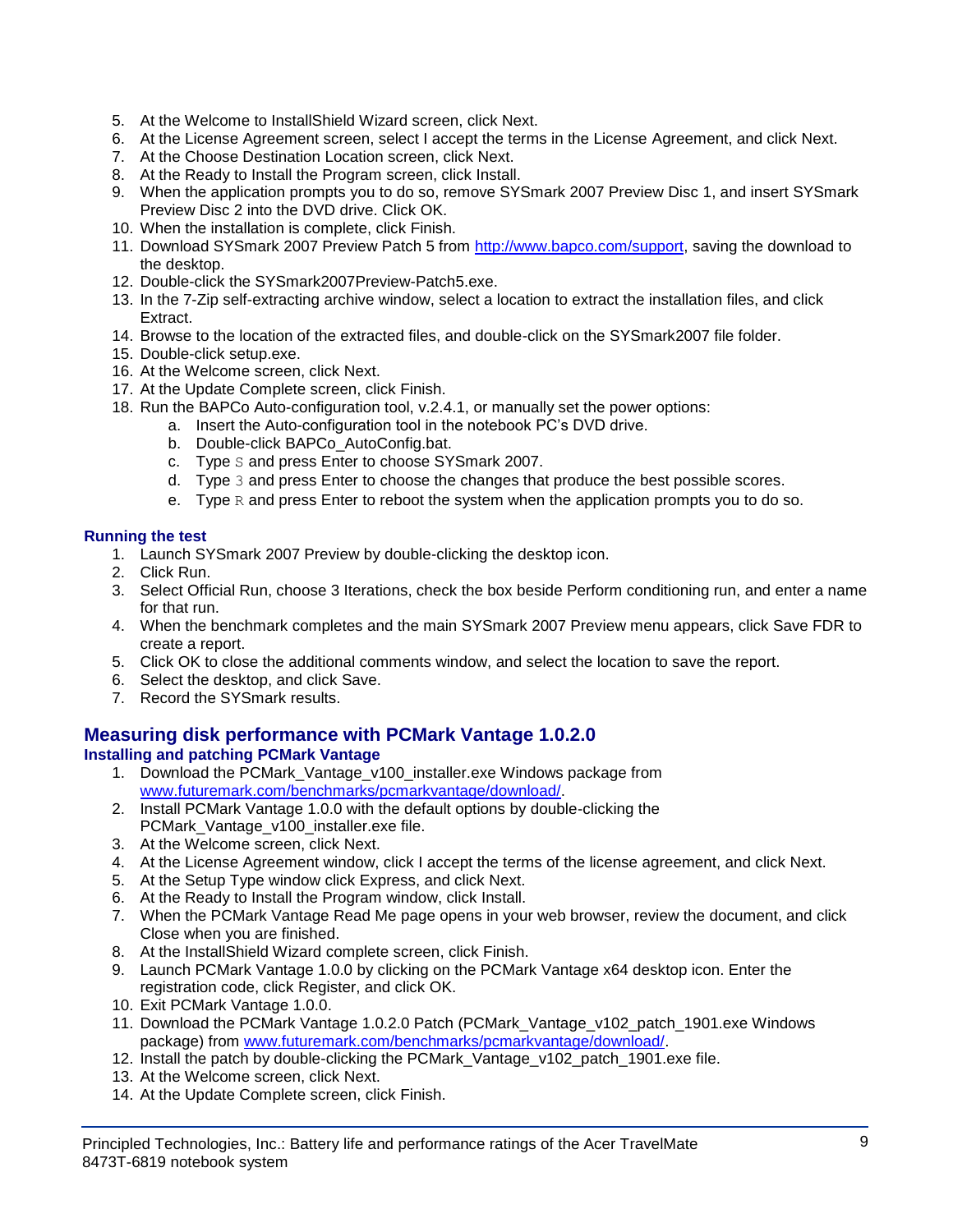#### **Running PCMark Vantage 1.0.2.0**

- 1. Reboot the system, and wait 2 minutes.
- 2. Double-click the PCMark Vantage desktop icon to launch the benchmark.
- 3. Verify all test suites are selected, and that the HDD Suite target is set to C:.
- 4. Accept the default settings, and click Run Benchmark.
- 5. When the benchmark run completes, click Submit results.
- 6. Take a screenshot of the results, and record them as follows:
	- PCMark Suite
	- Memories Suite
	- TV and Movies Suite
	- **•** Gaming Suite
	- Music Suite
	- Communication Suite
	- Productivity Suite
	- HDD Test Suite
- 7. Perform steps 1 through 6 two more times, and report the median of the three runs.

#### **Measuring graphics performance with 3DMark06 1.2.0 Installing and patching 3DMark06**

- 1. Download the 3DMark06 v120 1901.exe package from [http://www.futuremark.com/benchmarks/3dmarkvantage/download/.](http://www.futuremark.com/benchmarks/3dmarkvantage/download/)
- 2. Install 3DMark06 1.2.0 with the default options by double-clicking the 3DMark06\_v120\_1901.exe file.
- 3. At the Welcome screen, click Next.
- 4. At the License Agreement screen, click the I accept the terms of the license agreement radio button, and click Next.
- 5. At the Installation Destination screen, accept default destination by clicking Next.
- 6. At the begin installation screen, click Install.
- 7. When the Question pop-up appears, click Yes.
- 8. At the Installing Microsoft DirectX pop-up, click the I accept the agreement radio button, and click Next.
- 9. At the DirectX Setup screen, click Next.
- 10. At the Installation Complete screen, click Finish.
- 11. At the OpenAL Installer screen, click OK.
- 12. At the OpenAL Installer message pop-up, click OK.
- 13. At the FutureMark Registration screen, enter the registration code, and click Next.
- 14. At the InstallShield Wizard Complete screen, click Finish.
- 15. When the 3DMark06 Read Me page appears in your Web browser, review the document, and click Close when you are finished.

#### **Running 3DMark06 1.2.0**

- 1. Reboot the system and wait 2 minutes.
- 2. Double-click the 3DMark06 desktop icon to launch the benchmark.
- 3. Close the Tip of the Day pop-up.
- 4. Click Select… under Tests, and click Select all. Click OK.
- 5. Accept the default settings, and click Run 3DMark.
- 6. When the benchmark run completes, click To Excel, and safe the results as an Excel file by clicking Save.
- 7. Record the results from the 3DMark Score window or the Excel file as follows:
	- 3D Mark Score
	- SM2.0 Score
	- HDR/SM3.0 Score
	- CPU Score
- 8. Perform steps 1 through 6 two more times, and report the median of the three runs.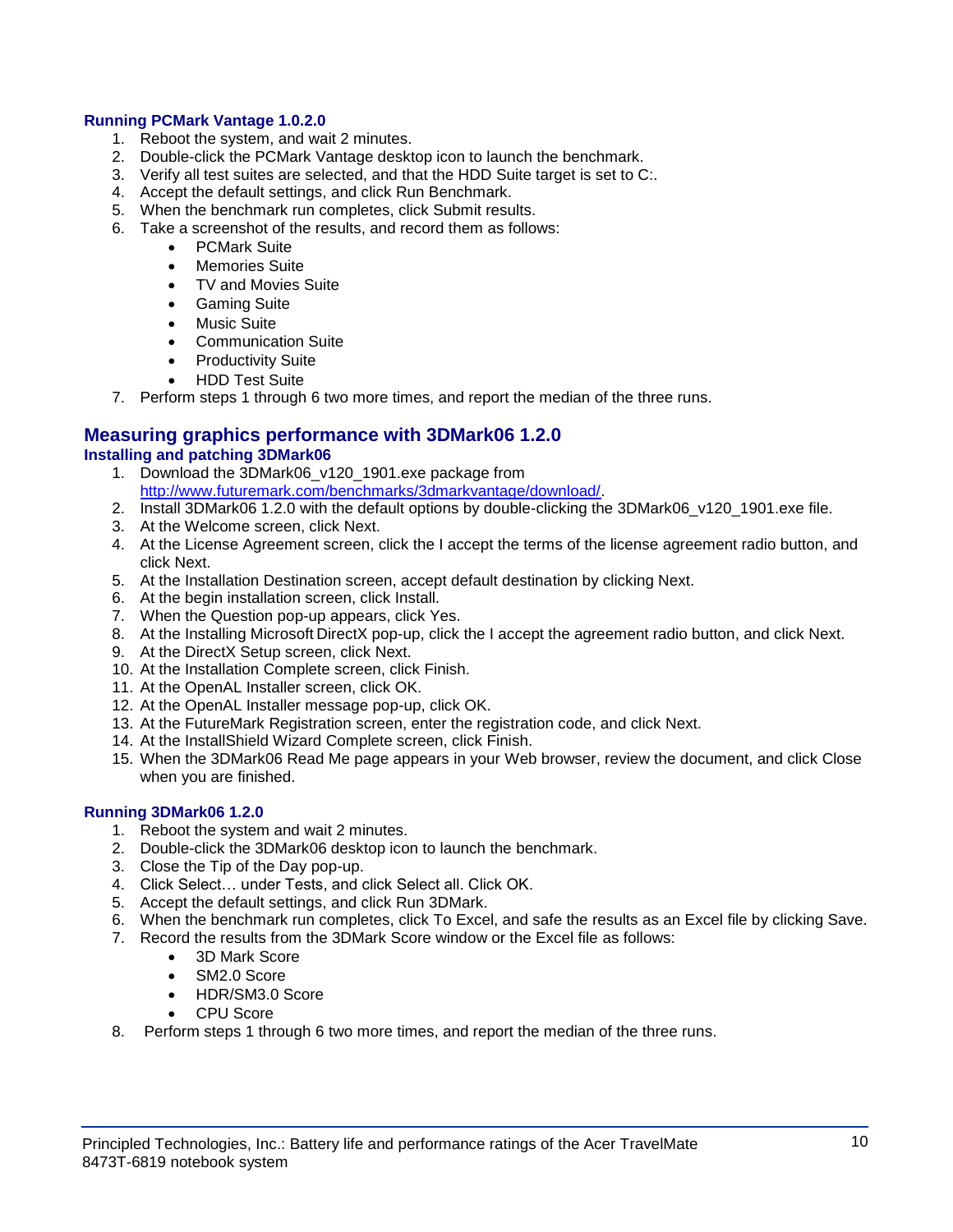# **Measuring graphics performance with 3DMark Vantage 1.1.0**

## **Installing and patching 3DMark Vantage**

- 1. Download the 3DMark Vantage v110 installer.exe Windows package from [http://www.futuremark.com/benchmarks/3dmarkvantage/download/.](http://www.futuremark.com/benchmarks/3dmarkvantage/download/)
- 2. Install 3DMark Vantage 1.1.0 with the default options by double-clicking the 3DMark\_Vantage\_v110\_installer.exe file.
- 3. At the Welcome screen, click Next.
- 4. At the License Agreement screen, click I accept the terms of the license agreement, and click Next.
- 5. At the Setup Type screen, click Express, and click Next.
- 6. At the Ready to Install the Program screen, click Install.
- 7. When the 3DMark Vantage Read Me page appears in your Web browser, review the document, and click Close when you are finished.
- 8. At the Setup Complete screen, click Finish.
- 9. Launch 3DMark Vantage 1.1.0 by double-clicking on the 3DMark Vantage desktop icon. Enter the registration code, and click Register.
- 10. Exit 3DMark Vantage 1.1.0.

### **Running 3DMark Vantage 1.1.0**

For Entry-level results:

- 1. Reboot the system, and wait 2 minutes.
- 2. Double-click the 3DMark Vantage desktop icon to launch the benchmark.
- 3. In the 3DMark Vantage Main section, click the Preset drop-down menu arrow, and select Entry.
- 4. Click the Options tab, then click the Graphic Tests tab, and ensure that both tests are selected.
- 5. Click the CPU Tests tab, and ensure that both tests are selected.
- 6. Click the Feature Tests tab, and deselect all six tests by clicking the check mark by each title.
- 7. Click Run Benchmark.
- 8. When the benchmark run completes, take a screenshot of the results, and record them as follows:
	- 3DMark Score
		- GPU Score
		- CPU Score
- 9. Perform steps 1 through 8 two more times, and report the median of the three runs.

For Performance-level results:

- 1. Reboot the system, and wait 2 minutes.
- 2. Double-click the 3DMark Vantage desktop icon to launch the benchmark.
- 3. In the 3DMark Vantage Main section, click the Preset pull-down menu arrow, and select Performance.
- 4. Click the Options tab, then click the Graphic Tests tab, and ensure that both tests are selected.
- 5. Click the CPU Tests tab, and ensure that both tests are selected.
- 6. Click the Graphic Tests tab, and ensure that both tests are selected.
- 7. Click the Feature Tests tab, and deselect all six tests by clicking the check mark by each title.
- 8. Click Run Benchmark.
- 9. When the benchmark run completes, take a screenshot of the results, and record them as follows:
	- 3DMark Score
	- GPU Score
	- CPU Score
- 10. Perform steps 1 through 10 two more times, and report the median of the three runs.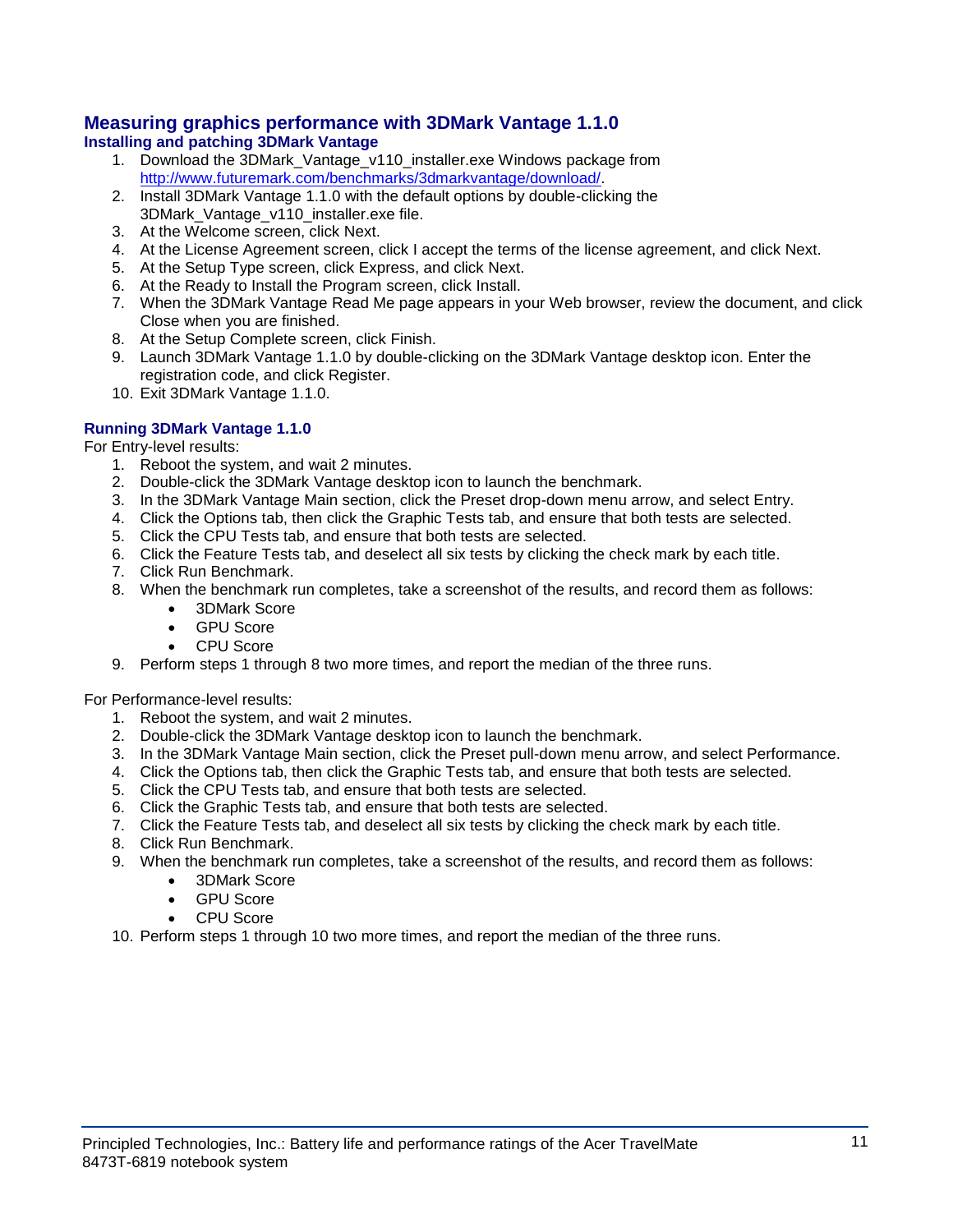# **Appendix A – Complete test results**

Figure 3 presents the complete MobileMark 2007 Productivity 2007 test results for the test system. We conducted one conditioning run followed by three official MobileMark 2007 Productivity 2007 runs.

| <b>Test</b>                                                                   | <b>Score</b> |
|-------------------------------------------------------------------------------|--------------|
| <b>MobileMark 2007 Productivity 2007</b>                                      |              |
| MobileMark 2007 - Productivity 2007 - Performance Qualification score - Run 1 | 264          |
| MobileMark 2007 - Productivity 2007 - Performance Qualification score - Run 2 | 266          |
| MobileMark 2007 - Productivity 2007 - Performance Qualification score - Run 3 | 265          |
| MobileMark 2007 - Productivity 2007 - Battery Life score (minutes) - Run 1    | 593          |
| MobileMark 2007 - Productivity 2007 - Battery Life score (minutes) - Run 2    | 592          |
| MobileMark 2007 - Productivity 2007 - Battery Life score (minutes) - Run 3    | 593          |
| SYSmark 2007 Preview v1.06                                                    |              |
| SYSmark 2007 Preview v1.06 Rating                                             | 172          |
| SYSmark 2007 Preview v1.06 - E-Learning                                       | 162          |
| SYSmark 2007 Preview v1.06 - VideoCreation                                    | 175          |
| SYSmark 2007 Preview v1.06 - Productivity                                     | 151          |
| SYSmark 2007 Preview v1.06 - 3D                                               | 202          |
| SYSmark 2007 Preview v1.06 - E-Learning Run 1                                 | 162          |
| SYSmark 2007 Preview v1.06 - VideoCreation Run 1                              | 170          |
| SYSmark 2007 Preview v1.06 - Productivity Run 1                               | 152          |
| SYSmark 2007 Preview v1.06 - 3D Run 1                                         | 203          |
| SYSmark 2007 Preview v1.06 - E-Learning Run 2                                 | 164          |
| SYSmark 2007 Preview v1.06 - VideoCreation Run 2                              | 174          |
| SYSmark 2007 Preview v1.06 - Productivity Run 2                               | 150          |
| SYSmark 2007 Preview v1.06 - 3D Run 2                                         | 203          |
| SYSmark 2007 Preview v1.06 - E-Learning Run 3                                 | 160          |
| SYSmark 2007 Preview v1.06 - VideoCreation Run 3                              | 182          |
| SYSmark 2007 Preview v1.06 - Productivity Run 3                               | 151          |
| SYSmark 2007 Preview v1.06 - 3D Run 3                                         | 200          |
| <b>Futuremark PCMark Vantage 1.0.2.0</b>                                      |              |
| PCMark Suite - Run 1                                                          | 5,864        |
| PCMark Suite - Run 2                                                          | 6,049        |
| PCMark Suite - Run 3                                                          | 6,040        |
| Memories Suite - Run 1                                                        | 3,766        |
| Memories Suite - Run 2                                                        | 3,783        |
| Memories Suite - Run 3                                                        | 3,747        |
| TV and Movies Suite - Run 1                                                   | 3,931        |
| TV and Movies Suite - Run 2                                                   | 3,945        |
| TV and Movies Suite - Run 3                                                   | 3,938        |
| Gaming Suite - Run 1                                                          | 4,022        |
| Gaming Suite - Run 2                                                          | 3,995        |
| Gaming Suite - Run 3                                                          | 4,011        |
| Music Suite - Run 1                                                           | 6,300        |
| Music Suite - Run 2                                                           | 6,186        |
| Music Suite - Run 3                                                           | 6,204        |
| Communication Suite - Run 1                                                   | 5,678        |
| Communication Suite - Run 2                                                   | 5,745        |
| Communication Suite - Run 3                                                   | 5,770        |
| Productivity Suite - Run 1                                                    | 5,024        |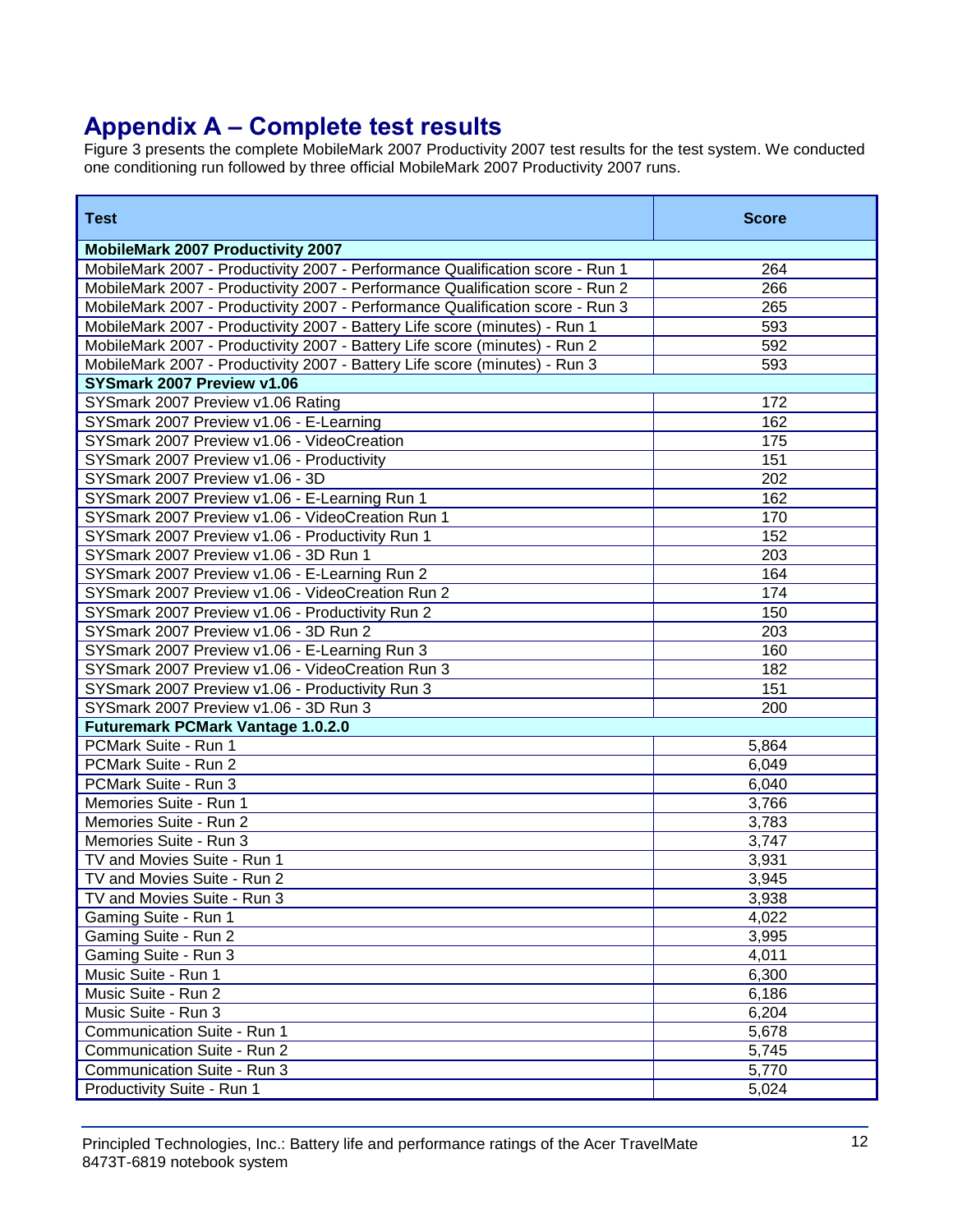| <b>Test</b>                                 | <b>Score</b> |
|---------------------------------------------|--------------|
| Productivity Suite - Run 2                  | 4,991        |
| Productivity Suite - Run 3                  | 5,013        |
| HDD Test Suite - Run 1                      | 3,367        |
| HDD Test Suite - Run 2                      | 3,396        |
| HDD Test Suite - Run 3                      | 3,396        |
| 3DMark06 1.2.0                              |              |
| 3D Mark Score - Run 1                       | 3,667        |
| SM2.0 Score - Run 1                         | 1,215        |
| HDR/SM3.0 Score - Run 1                     | 1,461        |
| CPU Score - Run 1                           | 3,218        |
| 3D Mark Score - Run 2                       | 3,684        |
| SM2.0 Score - Run 2                         | 1,218        |
| HDR/SM3.0 Score - Run 2                     | 1,472        |
| CPU Score - Run 2                           | 3,217        |
| 3D Mark Score - Run 3                       | 3,685        |
| SM2.0 Score - Run 3                         | 1,217        |
| HDR/SM3.0 Score - Run 3                     | 1,473        |
| CPU Score - Run 3                           | 3,222        |
| 3DMark Vantage 1.1.0 Entry Level mode       |              |
| 3DMark Score - Run 1                        | 8,159        |
| GPU Score - Run 1                           | 8,064        |
| CPU Score - Run 1                           | 8,457        |
| 3D Mark Score - Run 2                       | 8,212        |
| GPU Score - Run 2                           | 8,125        |
| CPU Score - Run 2                           | 8,483        |
| 3D Mark Score - Run 3                       | 8,232        |
| GPU Score - Run 3                           | 8,122        |
| CPU Score - Run 3                           | 8,581        |
| 3DMark Vantage 1.1.0 Performance Level mode |              |
| 3DMark Score - Run 1                        | 1,662        |
| GPU Score - Run 1                           | 1,311        |
| CPU Score - Run 1                           | 8,512        |
| 3D Mark Score - Run 2                       | 1,654        |
| GPU Score - Run 2                           | 1,304        |
| CPU Score - Run 2                           | 8,517        |
| 3D Mark Score - Run 3                       | 1,661        |
| GPU Score - Run 3                           | 1,310        |
| CPU Score - Run 3                           | 8,411        |

**Figure 3: Complete benchmark scores for the Acer TravelMate 8473T-6819 notebook system we tested.**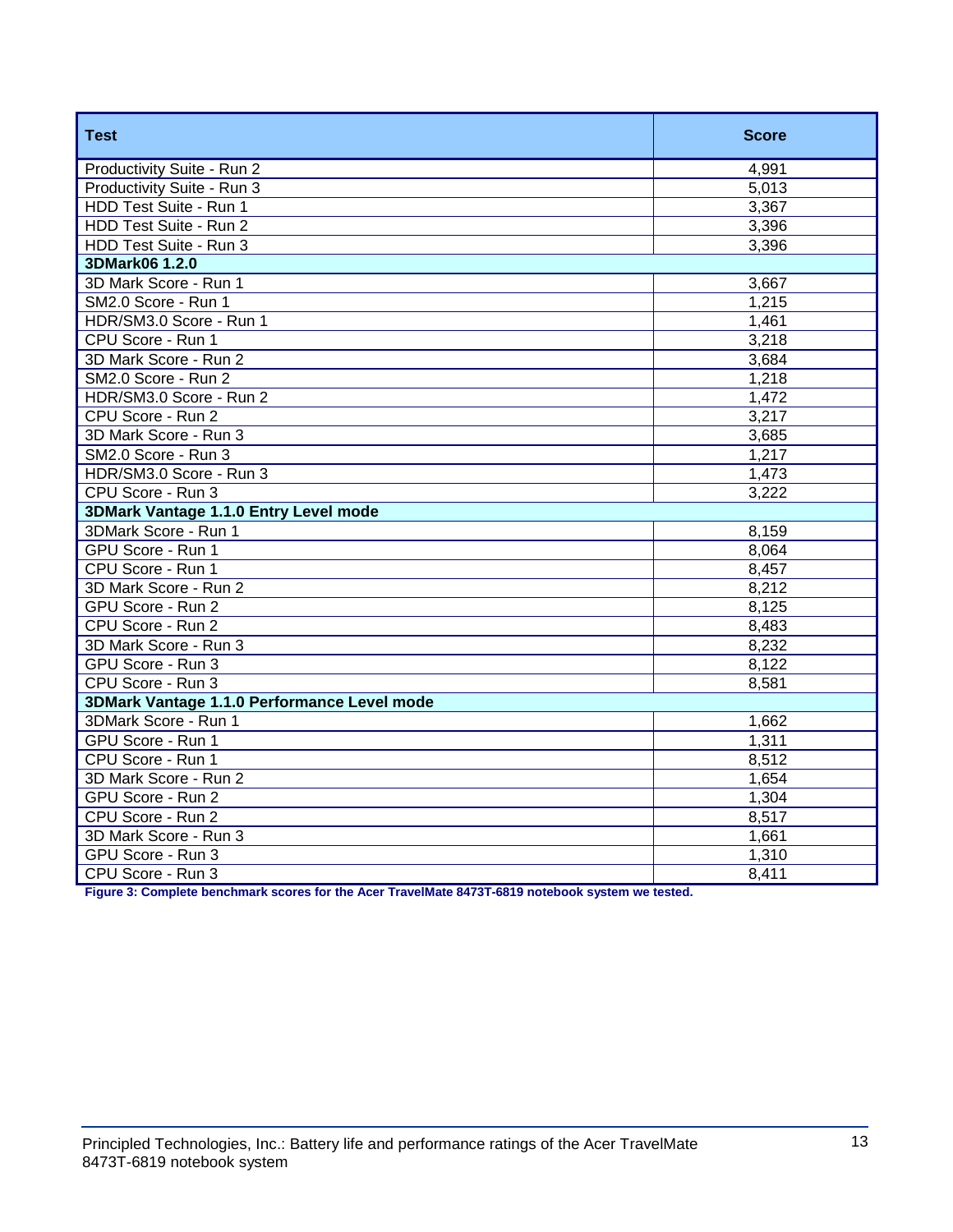# **Appendix B – Test system configuration information**

Figure 4 provides detailed configuration information about the test system.

| <b>System</b>                                       | Acer TravelMate 8473T-6819                                                                                                                                        |
|-----------------------------------------------------|-------------------------------------------------------------------------------------------------------------------------------------------------------------------|
| <b>General</b>                                      |                                                                                                                                                                   |
| Number of processor packages                        | 1                                                                                                                                                                 |
| Number of cores per processor                       | $\overline{2}$                                                                                                                                                    |
| Number of hardware threads per core                 | $\overline{2}$                                                                                                                                                    |
| System power management policy                      | <b>Balanced</b>                                                                                                                                                   |
| Processor power-saving option                       | <b>EIST</b>                                                                                                                                                       |
| System dimensions (length x width x<br>height)      | Length: 13-1/2"<br>Width: 9-3/4"<br>Height when closed: 1-3/16" front, 1-1/4" middle, 1-5/16" back<br>Height when open: 15/16" front, 15/16" middle, 10-1/4" back |
| System weight                                       | 5 lbs. 2 oz.                                                                                                                                                      |
| <b>CPU</b>                                          |                                                                                                                                                                   |
| Vendor                                              | Intel                                                                                                                                                             |
| Name                                                | Core i5                                                                                                                                                           |
| Model number                                        | 2410M                                                                                                                                                             |
| Stepping                                            | D <sub>2</sub>                                                                                                                                                    |
| Socket type and number of pins                      | Socket 988B rPGA                                                                                                                                                  |
| Core frequency (GHz)                                | 2.30                                                                                                                                                              |
| Bus frequency                                       | <b>DMI 2.0</b>                                                                                                                                                    |
| $\overline{L}$ 1 cache                              | 32 KB + 32 KB per core                                                                                                                                            |
| L <sub>2</sub> cache                                | 512 KB (256 KB per core)                                                                                                                                          |
| L3 cache                                            | 3 MB (shared)                                                                                                                                                     |
| <b>Platform</b>                                     |                                                                                                                                                                   |
| Vendor                                              | Acer                                                                                                                                                              |
| Motherboard model number                            | <b>TM8473T</b>                                                                                                                                                    |
| Motherboard chipset<br><b>BIOS</b> name and version | Intel HM65                                                                                                                                                        |
|                                                     | Phoenix Technologies v1.09 (05/26/2011)                                                                                                                           |
| <b>Memory module(s)</b><br>Vendor and model number  |                                                                                                                                                                   |
|                                                     | Nanya NT4GC64B8HB0NS-CG<br>PC3-10600                                                                                                                              |
| <b>Type</b><br>Speed (MHz)                          | 1,333                                                                                                                                                             |
| Speed running in the system (MHz)                   | 1,333                                                                                                                                                             |
| Timing/Latency (tCL-tRCD-tRP-tRASmin)               | $9 - 9 - 9 - 24$                                                                                                                                                  |
| Size (MB)                                           | 4,096                                                                                                                                                             |
| Number of memory module(s)                          | 1                                                                                                                                                                 |
| Amount of RAM in system (GB)                        | 4                                                                                                                                                                 |
| Chip organization (single-sided/double-<br>sided)   | Double-sided                                                                                                                                                      |
| Channel (single/dual)                               | Single                                                                                                                                                            |
| <b>Hard disk</b>                                    |                                                                                                                                                                   |
| Vendor and model number                             | Hitachi HTS543232A7A384                                                                                                                                           |
| Number of disks in system                           |                                                                                                                                                                   |
| Size (GB)                                           | 320                                                                                                                                                               |
| Buffer size (MB)                                    | 8                                                                                                                                                                 |
| <b>RPM</b>                                          | 5,400                                                                                                                                                             |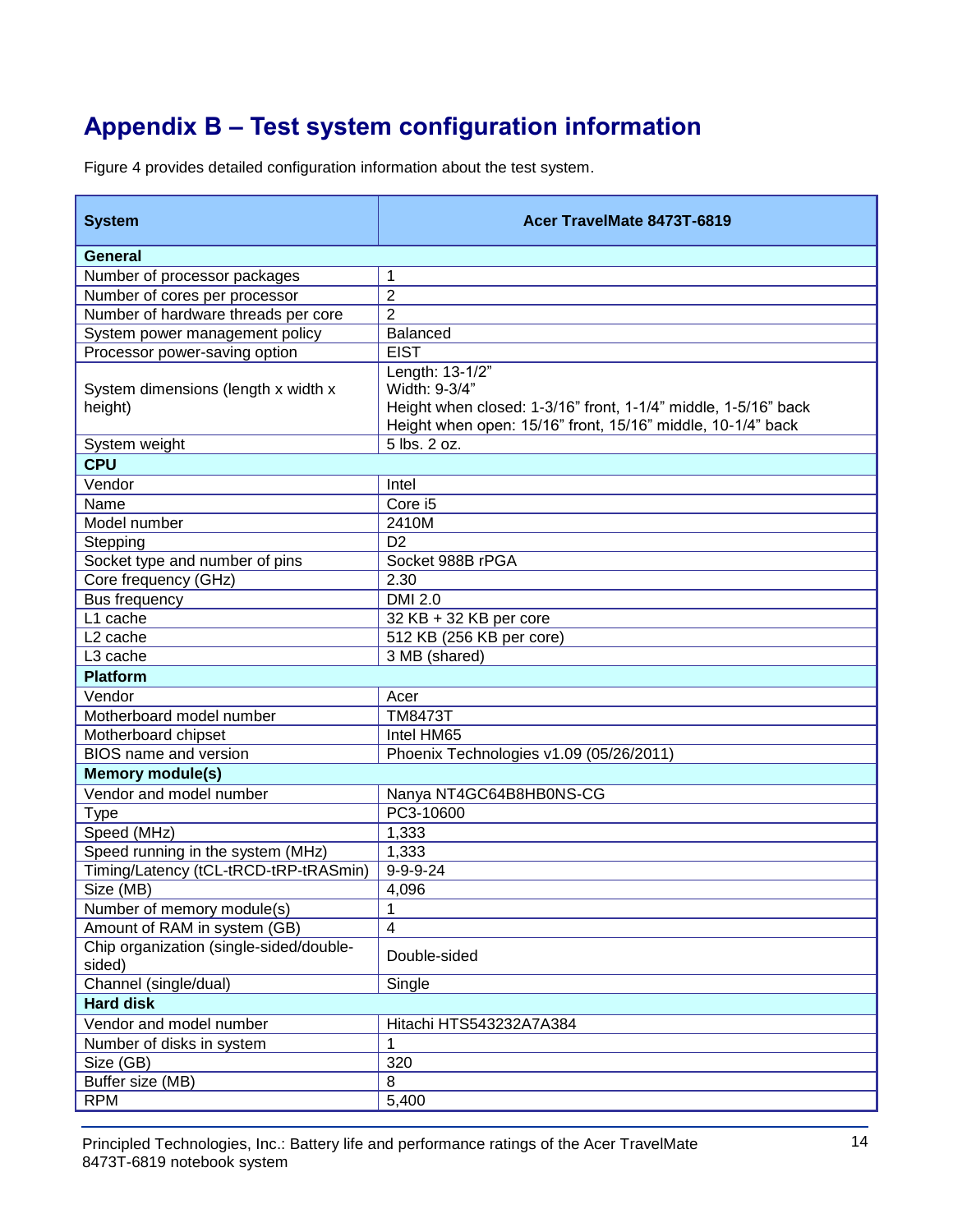| <b>System</b>                        | Acer TravelMate 8473T-6819                           |
|--------------------------------------|------------------------------------------------------|
| <b>Type</b>                          | SATA 3.0 Gb/s                                        |
| Controller                           | Intel Mobile Express Chipset SATA AHCI Controller    |
| <b>Driver</b>                        | Intel 10.1.5.1001 (02/18/2011)                       |
| <b>Operating system</b>              |                                                      |
| Name                                 | Windows 7 Professional 64-bit                        |
| <b>Build number</b>                  | 7601                                                 |
| Service Pack                         | 1                                                    |
| File system                          | <b>NTFS</b>                                          |
| Kernel                               | ACPI x64-based PC                                    |
| Language                             | English                                              |
| Microsoft DirectX version            | 11                                                   |
| <b>Graphics</b>                      |                                                      |
| Vendor and model number              | Intel HD Graphics 3000                               |
| <b>Type</b>                          | Integrated                                           |
| Chipset                              | Intel HD Graphics Family                             |
| <b>BIOS</b> version                  | 2108.0                                               |
| Total available graphics memory (MB) | 1,760                                                |
| Dedicated video memory (MB)          | 128                                                  |
| System video memory (MB)             | 0                                                    |
| Shared system memory (MB)            | 1,632                                                |
| Resolution                           | 1,366 x 768                                          |
| <b>Driver</b>                        | Intel 8.15.10.2345 (03/26/2011)                      |
| Sound card/subsystem 1               |                                                      |
| Vendor and model number              | <b>Conexant High Definition Audio</b>                |
| <b>Driver</b>                        | Conexant 8.54.6.0 (03/17/2011)                       |
| Sound card/subsystem 2               |                                                      |
| Vendor and model number              | Intel Display Audio                                  |
| <b>Driver</b>                        | Intel 6.14.0.3074 (10/15/2010)                       |
| <b>Ethernet</b>                      |                                                      |
| Vendor and model number              | Broadcom <sup>®</sup> NetXtreme <sup>®</sup> Gigabit |
| <b>Driver</b>                        | Broadcom 14.6.1.0 (02/15/2011)                       |
| <b>Wireless</b>                      |                                                      |
| Vendor and model number              | Broadcom 802.11n                                     |
| Driver                               | Broadcom 5.100.235.19                                |
| <b>Optical drive(s)</b>              |                                                      |
| Vendor and model number              | Matshita UJ8A2AS                                     |
| <b>Type</b>                          | DVD-RW                                               |
| <b>USB ports</b>                     |                                                      |
| Number                               | $\overline{\mathbf{4}}$                              |
| <b>Type</b>                          | 1 x USB 3.0; 2 x USB 2.0, 1 x USB 2.0/eSATA          |
| Other                                | Media card reader                                    |
| <b>Monitor</b>                       |                                                      |
| LCD type                             | HD LED WXGA                                          |
| Screen size                          | 14.0"                                                |
| Refresh rate (Hz)                    | 60                                                   |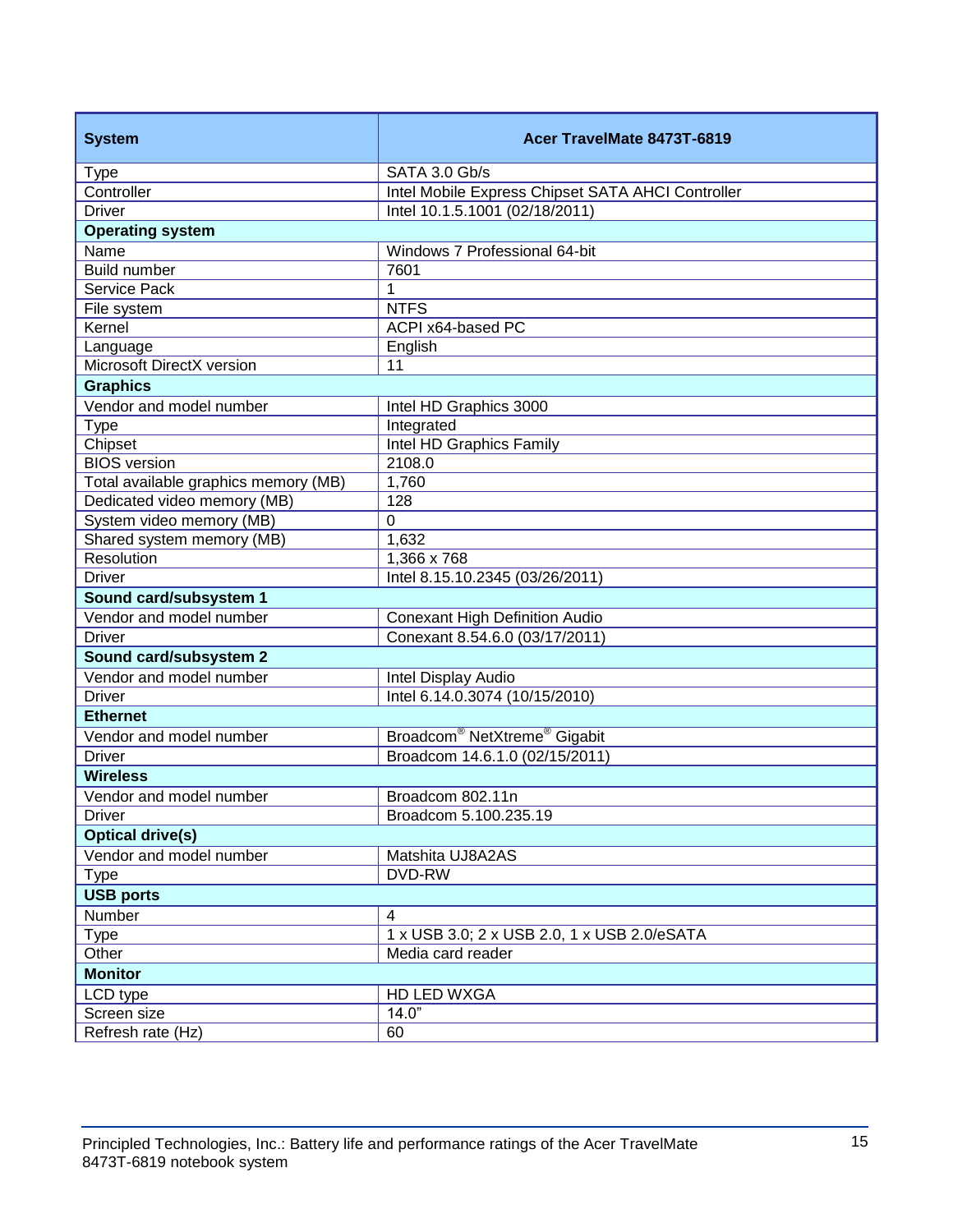| <b>System</b>                  | Acer TravelMate 8473T-6819              |
|--------------------------------|-----------------------------------------|
| <b>Battery</b>                 |                                         |
| Type                           | Acer AS10D5E 6-cell Lithium-ion battery |
| Size (length x width x height) | 10-11/16" x 2-1/8" x 13/16"             |
| Rated capacity                 | 10.8V / 5,800mAh / 63Wh                 |
| Weight                         | 11 oz.                                  |

**Figure 4: Detailed configuration information for the test system.**